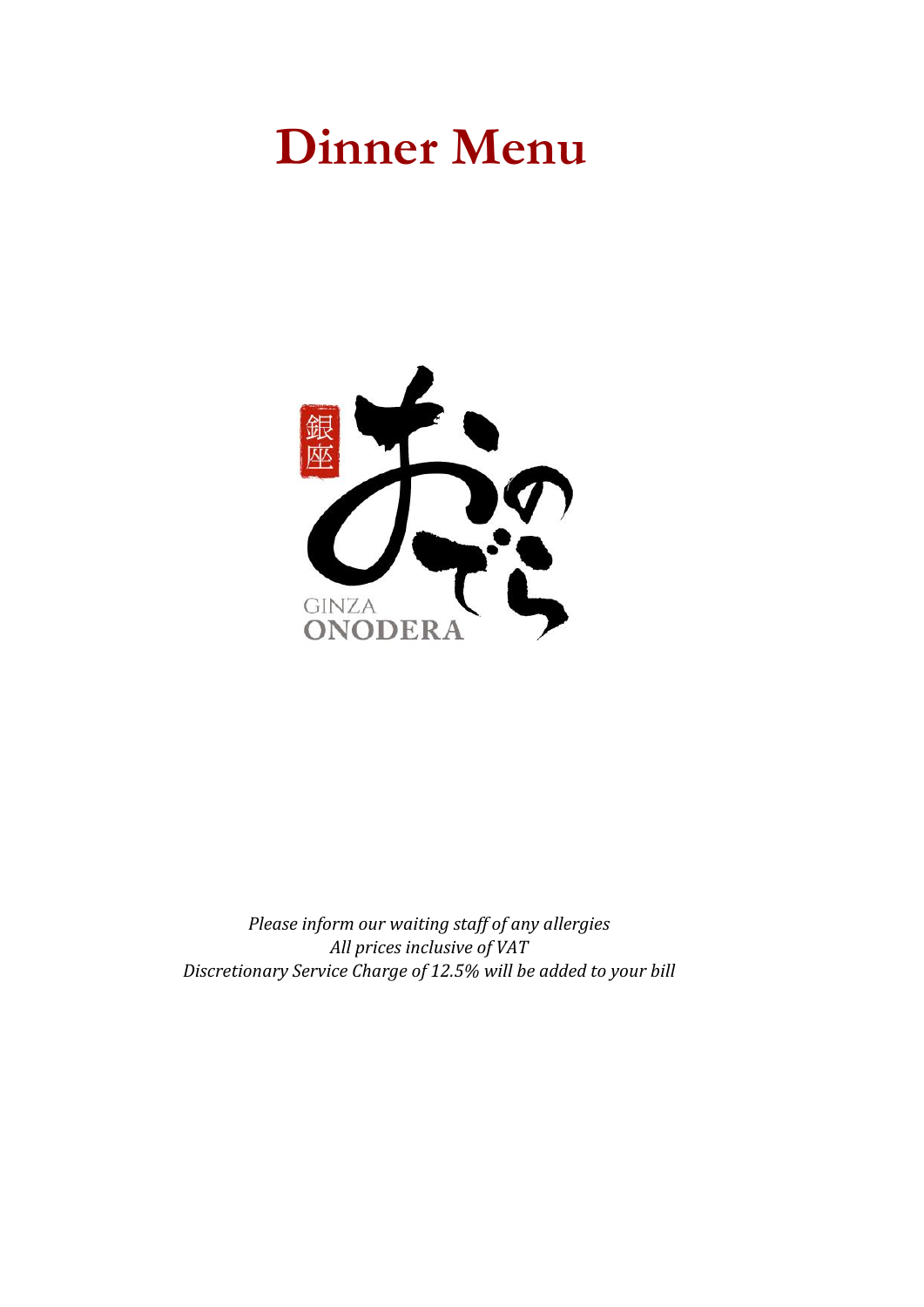# **Kaede Course Menu** 楓コース **£50**

| <b>Starters</b>                                                                 | 前菜                                 | Add $f140$ with wine pairing                          |
|---------------------------------------------------------------------------------|------------------------------------|-------------------------------------------------------|
| Zensai<br>3 kinds                                                               | 前菜盛り合わせ<br>3種                      | <b>Entre Ciel et Terre</b><br>François Bédel          |
| Dobin Mushi                                                                     | 土瓶蒸し                               |                                                       |
| Sushi • Sushi Roll<br>Tuna & Seasonal white fish Sushi<br>Salmon & Avocado Roll | 鮨盛り合わせ<br>鮪と季節の白身魚の握り<br>サーモンアボカド巻 | Ginrei Gassan<br>Junmai Dai Ginjo<br>Gassan, Yamagata |
| <b>Wagyu Dumplings</b>                                                          | 和牛ダンプリング                           | Riesling, Cuvée F. Emile 2008<br>Dom. Trimbach        |
| Main Course メインコース                                                              |                                    |                                                       |
| <b>Seafood 海鮮</b>                                                               |                                    |                                                       |
| Black Kanpachi Saikyo-yaki                                                      | スギ西京焼き                             | Bourgogne 2006<br>Dom. Leflaive                       |
| <b>Meat and Poultry</b>                                                         | 肉類                                 |                                                       |
| Choose one from:                                                                |                                    |                                                       |
| Black Angus Sirloin Steak ブラックアンガス牛                                             |                                    | Mas de Daumas Gassac 2015                             |
| 150g                                                                            | サーロインステーキ 150g                     | Languedoc                                             |
| Japanese Wagyu<br>(f <sub>1</sub> 30 supplement)<br>100q                        | 日本産和牛ステーキ<br>(追加f30にて)<br>100q     |                                                       |
| Kobe Beef $(f1, 70$ supplement)<br>100q                                         | 神戸牛 (追加 <i>£</i> ,70にて)<br>100q    |                                                       |

# **Dessert** デザート

**Matcha Soft Ice Cream** 抹茶ソフトアイスクリーム **Mio**

*Sparkling Sake* Shirakabegura, Noda

*We also provide Vegetarian Course menu. Please ask our waiting staff for more informaton.*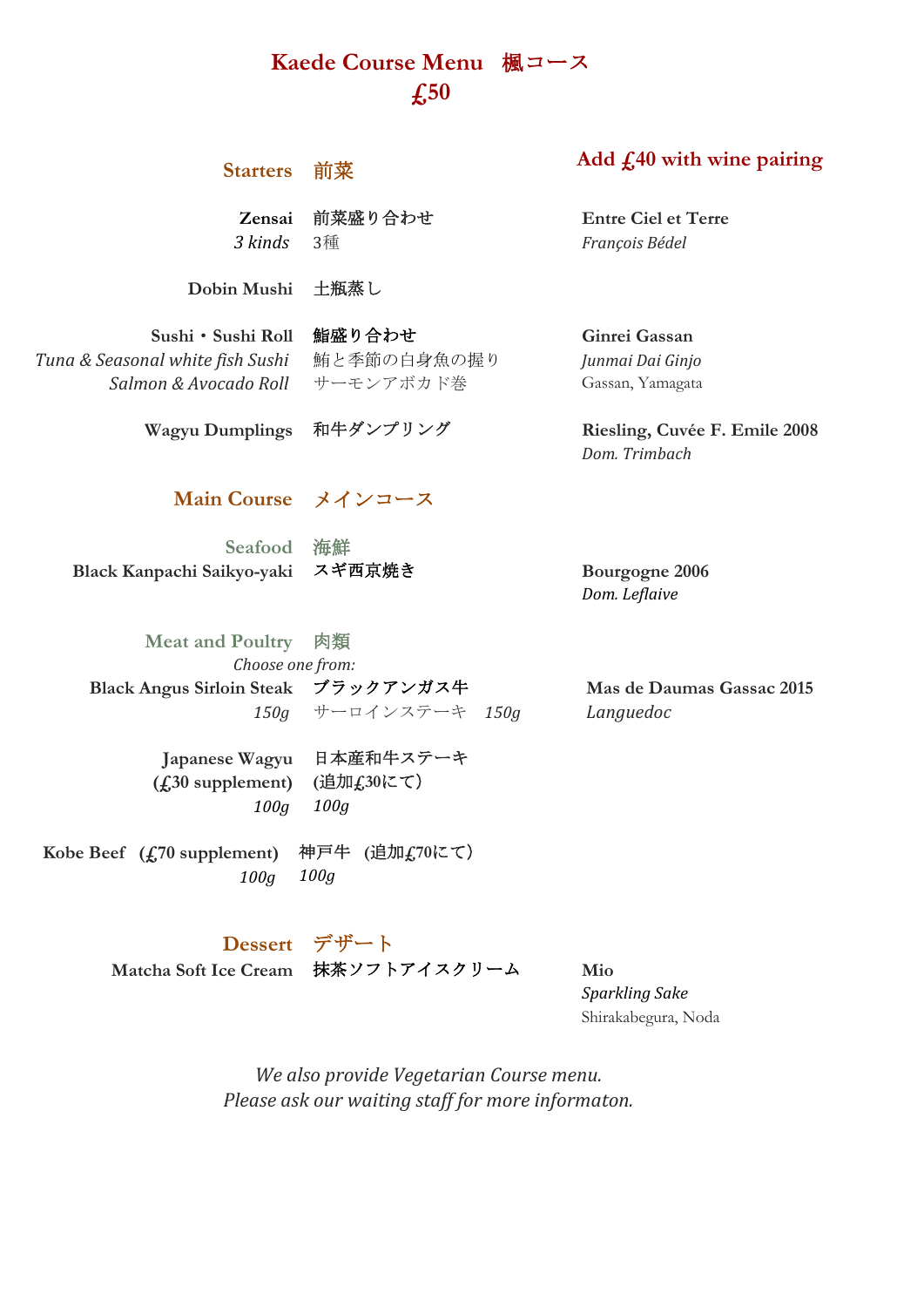# **Aoi Course Menu** 葵コース **£80**

#### **Starters** 前菜

**Zensai** 前菜盛り合わせ **Entre Ciel et Terre** *5 kinds* 5種 *François Bédel*

**Dobin Mushi** 土瓶蒸し

*Negitoro Roll* ねぎとろ巻 *Marbled Tuna, Scallop, Snow Crab, 2 types of seasonal White fish Sushi*

中トロ 帆立 ずわい蟹 *Junmai Ginjo* 季節の白身魚2種の握り Sanwa, Shizuoka

**Canadian Lobster Tempura** ロブスター磯辺揚げ **Grüner Veltliner 2016** *with citrus soy sauce and spicy mayonnaise*

#### **Main Course** メインコース

**Canadian Black Cod Saikyo-yaki** カナダ産 銀鱈西京焼き **Impero, Blanc de Noir 2016 Seafood** 海鮮

*Mancini*

**Black Angus Sirloin Steak** ブラックアンガス牛 **Château Siran 2012** *150g* サーロイン *150g Margaux, Grand Cru éxceptionel*

**Japanese Wagyu** 日本産和牛ステーキ *100g 100g*

*Choose one from:*

**Meat and Poultry** 肉類

**Kobe Beef (£50 supplement)** 神戸牛 **(**追加**£50**にて) *100g 100g*

**Dessert** デザート

**Choose one from dessert menu** デザートメニューから **Sommelier selection**

1つお選び下さい **according to the dessert**

*Kamptal*

**Sushi**・**Sushi Roll** 鮨盛り合わせ **Garyubai Gohyakumangoku**

# **Add £60 with wine pairing**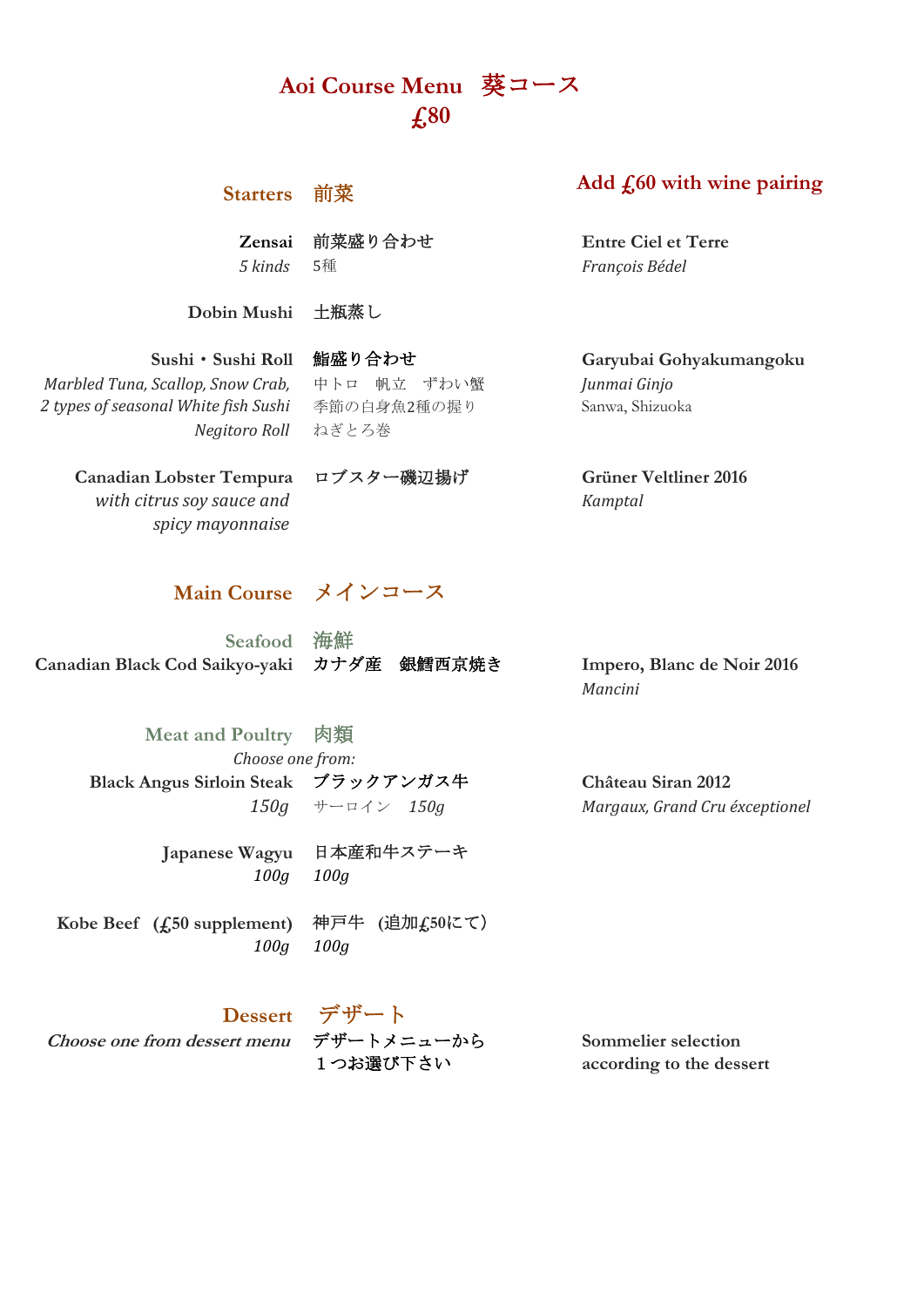

**Black Kanpachi Carpaccio £15** スギのカルパッチョ

*Slices of black kanpachi served with a truffle and citrus sauce. Pomegranate, sliced truffles and seasonal herbs to finish*

**Salmon Tataki with Umemizore sauce £12** サーモンタタキ梅みぞれソース添え

*Lightly seared salmon with a cucumber plum sauce. Garnished with crushed black sesame, golden beetroot and myoga*

**Scottish Scallop and Caviar with Ponzu Jelly £17** 帆立とキャビア ポン酢ジェリー添え

*Freshly diced scallop with an accompaniment of caviar and citrus soy sauce*

スパイシー鮪タルタル **Spicy Tuna Tartare £18** 

*Spicy miso sauce with crunchy roasted pine nuts to create the perfect contrast*

### **Exclusive Starters** 料理長のお薦め

**Japanese Wagyu Carpaccio £25** 和牛カルパッチョ

*Slices of wagyu beef with citrus soy sauce. Garnished with chopped shallots and chives finished with a miso sauce*

**Rich Marbled Tuna Tartare £27** 大トロタルタル

*Served with caviar, chives, grated yamaimo and yoshinogawa aonori. Dashi and ponzu sauce*

### **Warm Starters** 温菜

#### **Japanese Wagyu Dumplings £18** 和牛ダンプリング

*Pan fried dumplings with a touch of truffle oil. Served in a soy and thyme sauce.* 

**Seafood Dumplings £8** 海鮮包み揚げ

*Deep fried mixed seafood parcels on a bed of crispy aubergine. Served with tentsuyu sauce*

**Cornish Crab Cream Croquettes £12** コーンウォール産 蟹クリームコロッケ

*Fresh Cornish crab meat deep fried with parmesan cheese and béchamel sauce*

**Free Range Chicken Yakitori £13** イギリス産 地鶏 焼鳥

*Charcoal grilled free range chicken on skewers dipped in sweet soy sauce*

#### **Karaage Fried Chicken £12** イギリス産 地鶏 唐揚げ

*Chicken thigh pieces marinated in ginger, sake and soy sauce. Battered and deep fried, accompanied with ito tougarashi*

**Nasu Dengaku V £13** 茄子田楽

*Grilled Japanese aubergine with a sweet miso sauce*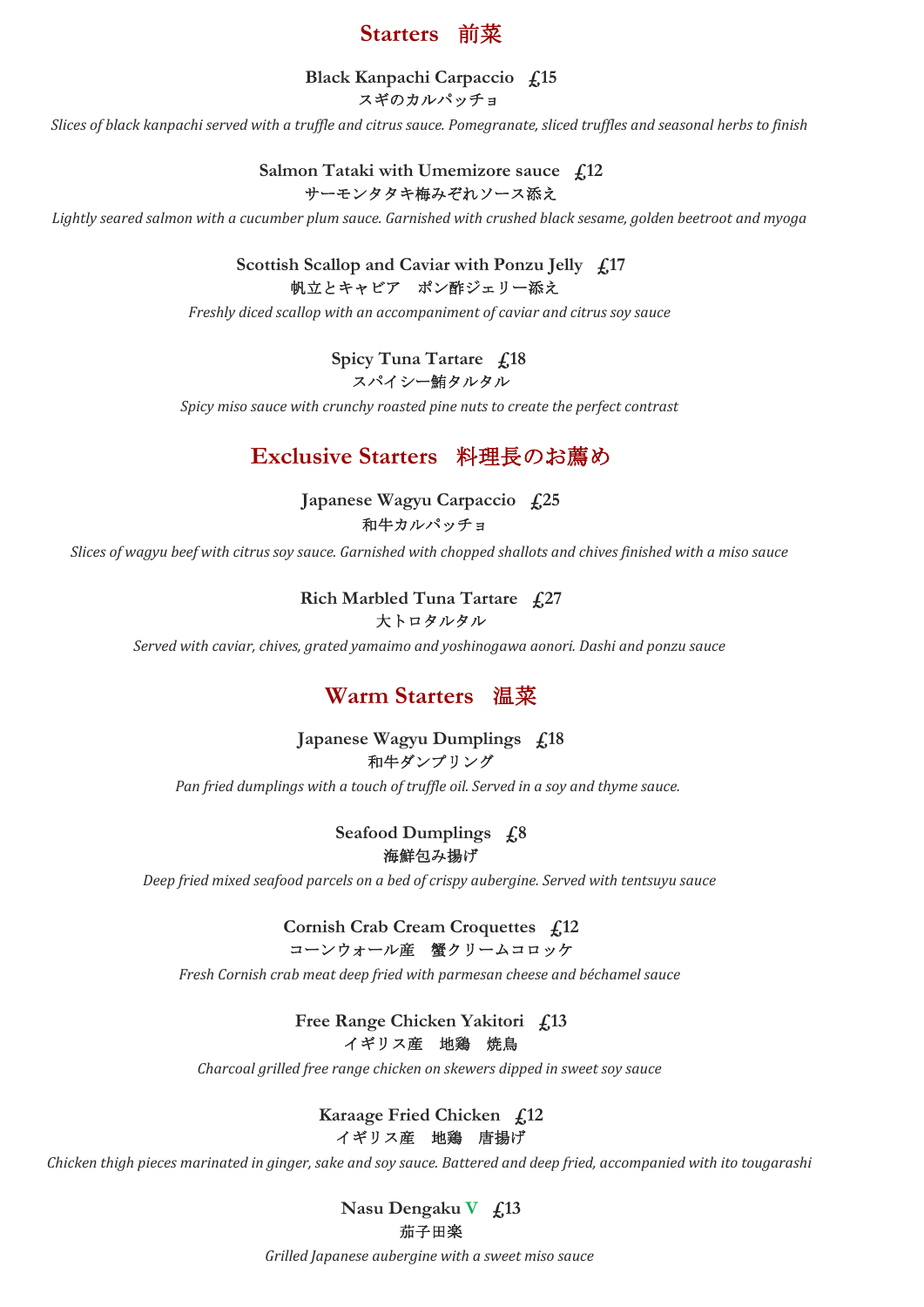# **Greens** サラダ

**Organic Salad V £12** 有機野菜サラダ

*A selection of organic vegetables and avocado, served with a pickled plum dressing*

**Seaweed and Tofu Salad with Creamy Dressing V £13** 海藻豆腐サラダ

*A mixture of red tosaka, ogo nori and wakame on a bed of tofu*

枝豆**/** スパイシー枝豆 **Edamame/ Spicy Edamame V £5/6**

#### **Soups and Rice** 汁物 御飯

**Dobin Mushi/ Vegetarian Dobin Mushi V £9** 土瓶蒸し

*A light clear soup in a clay pot enclosed with intense aromas*

**Salmon Roe Chawan Mushi £12** イクラ茶碗蒸し

*Traditional savoury custard flavoured with bonito soup*

**Miso Soup/ Red Miso Soup £6** 味噌汁**/** 赤だし味噌汁

> フライドライス **Egg Fried Rice V £6**

**Prawn Egg Fried Rice/ Chicken Egg Fried Rice £10** 海老フライドライス**/** チキンフライドライス

# **Ginza Onodera Specialities** 銀座おのでらお薦め一品

**Inaniwa Udon served with Assorted Tempura £28** 稲庭うどん 天麩羅盛り合わせ付き

*Chilled Inaniwa udon served with traditional dipping sauce and accompanied with prawn and vegetable tempura*

**Scottish Scallop £15** スコットランド産 帆立 炉辺焼き

*Grilled Scallop topped with a rich sea urchin sauce. Garnished with micro tomatoes, radish and herbs*

**Miyazaki-gyu Sukiyaki** *100g* **£45** 宮崎和牛 すき焼き

*Thinly sliced Wagyu beef in an iron cast skillet with a sweet soy sauce, seasonal vegetables and poached egg*

**Japanese Mushroom and Tofu Sukiyaki V £17** きのこと豆腐 すき焼き

*Mushrooms, tofu and konjac in iron cast skillet with a sweet soy sauce and poached egg*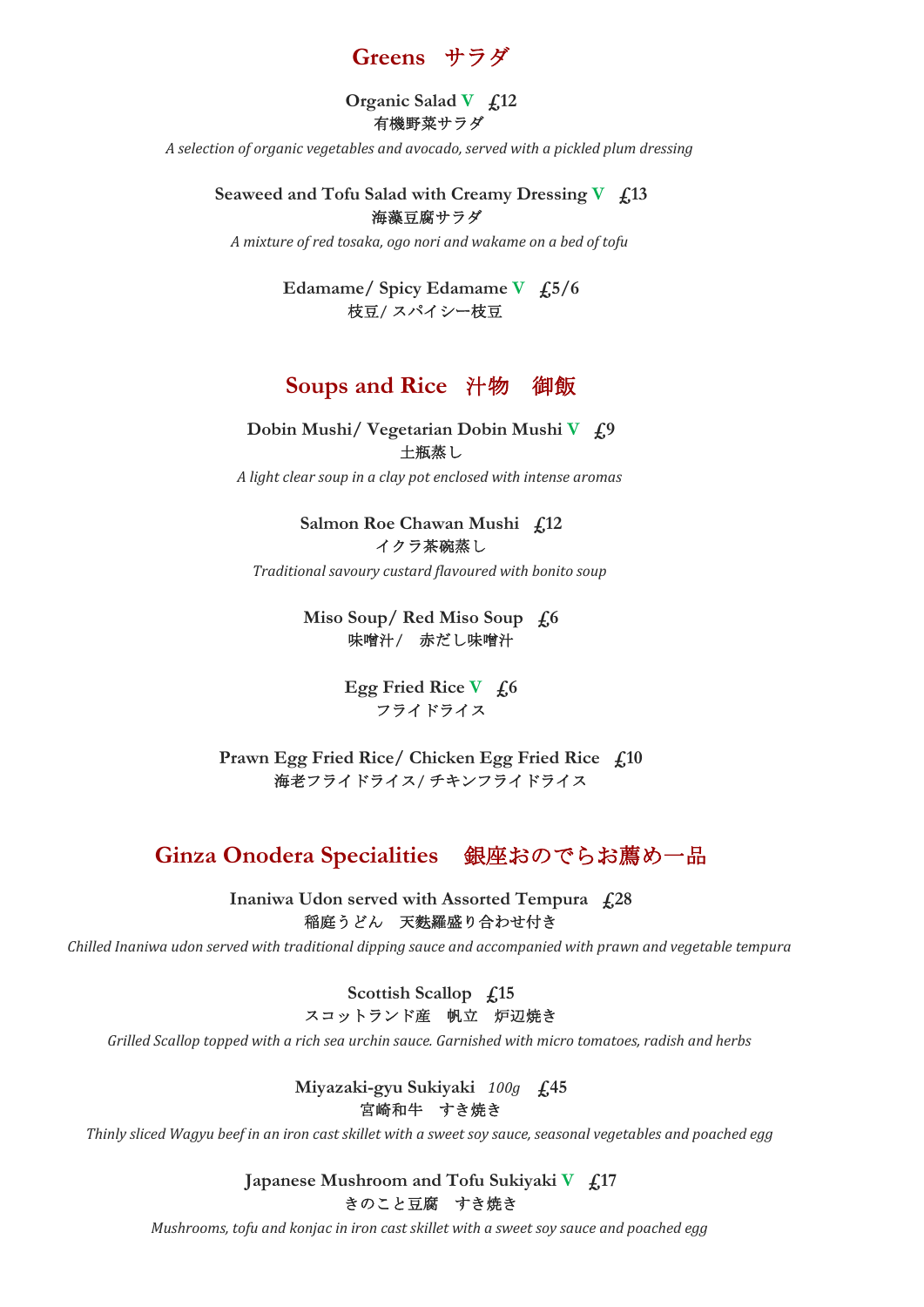

#### **"Bubu" Prawns £12** 海老の変わり揚げ

*Deep fried prawns with a bubu rice cracker batter. Served with citrus soy sauce, ginger, white radish and sansho dip*

#### **Snow Crab Leg Tempura £15** ずわい蟹の天婦羅

*Deep fried snow crab leg served with wasabi mayonnaise and a citrus soy sauce with ginger, white radish and sansho*

#### 野菜天麩羅盛り合わせ **Assorted Vegetable Tempura V £14**

*An assortment of seasonal vegetables served with matcha salt*

#### **Prawn Tempura £16** 海老天麩羅盛り合わせ

*Tempura prawns served with grated white radish and ginger to accompany the sauce*

#### **Prawn and Vegetable Tempura £18** 天麩羅盛り合わせ

*Tempura prawns and assorted seasonal vegetables served with grated white radish and ginger to accompany the sauce*

# **Sushi and Sashimi per piece**

|                          | Sashimi | Sushi  |
|--------------------------|---------|--------|
| Mackerel                 |         | £3.00  |
| <b>Egg</b>               | £2.70   |        |
| Octopus                  |         |        |
| Squid                    | £3.20   | £3.50  |
| Prawn                    |         |        |
| Salmon                   | £3.70   | £,4.00 |
| <b>Sweet Shrimp</b>      |         |        |
| Sea Bream                |         |        |
| Sea Bass                 |         |        |
| Yellowtail               | £4.20   | £,4.50 |
| Turbot                   |         |        |
| Tuna                     |         |        |
| <b>Snow Crab</b>         |         |        |
| Salmon Roe               | £,4.40  | £,4.70 |
| Scallop                  | £4.70   | £5.00  |
| <b>Marbled Tuna</b>      | £5.20   | £5.50  |
| Eel                      | £,5.70  | £6.00  |
| <b>Rich Marbled Tuna</b> |         | £,8.00 |
| Sea Urchin               | £7.70   |        |
| <b>Red Shrimp</b>        | £, 8.20 | £8.50  |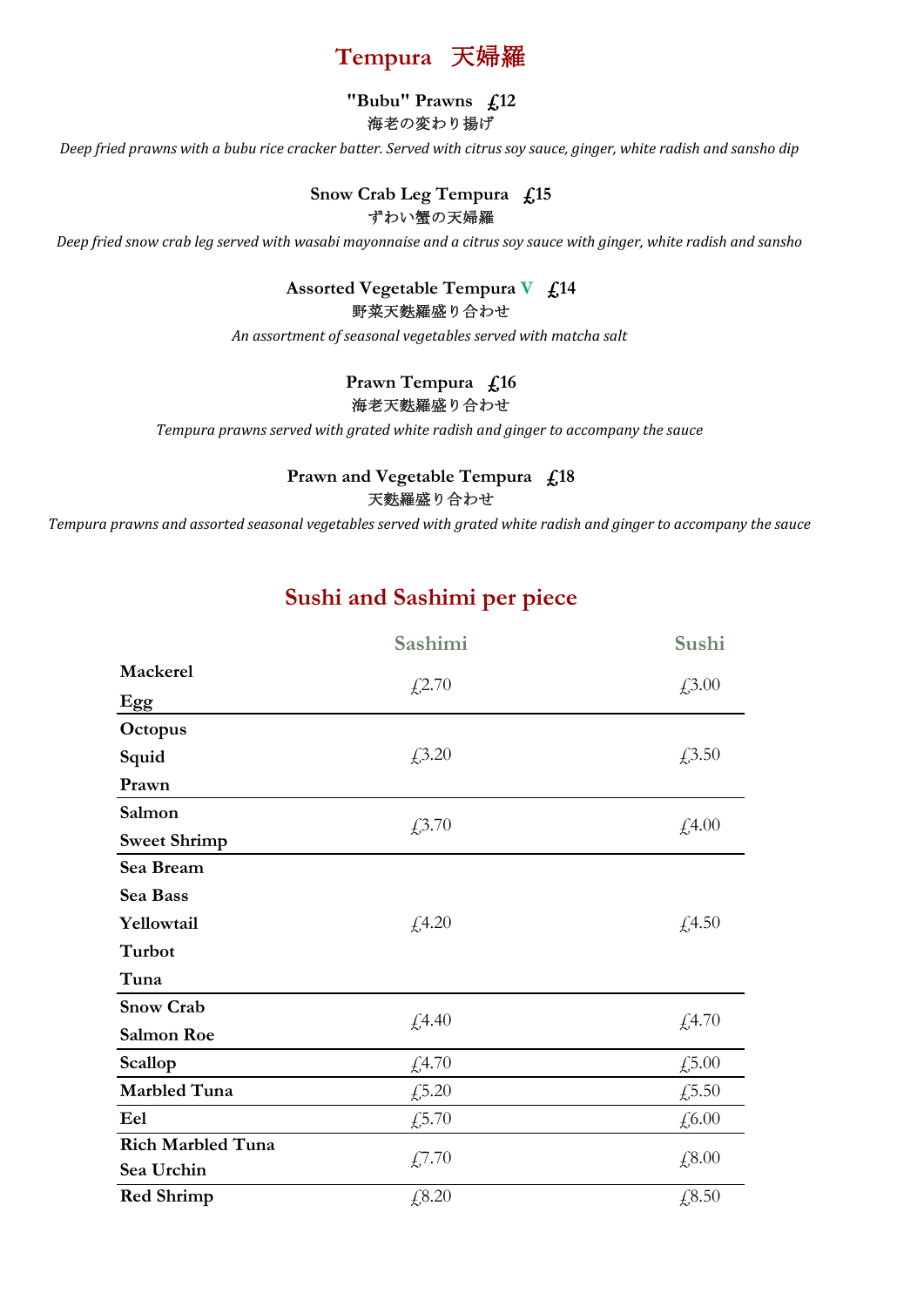## **Sashimi and Sushi** 刺身・鮨

### **Sashimi Assortments** 刺身盛り合わせ

*All sashimi will be served with wasabi and Japanese herbs on the side Due to our use of seasonal fish, some products may not be available*

*10 pieces 15 pieces 21 pieces*

**Ume** 梅 **£25 Také** 竹 **£36 Matsu** 松 **£48**

#### **Whole Lobster Sashimi with Caviar £65** ロブスター刺身 キャビア添え

*Whole Canadian lobster served with courgettes, caviar and golden flakes. Tomalley sauce on the side*

#### **Sushi Assortments** 鮨盛り合わせ

*Individual sushi garnishes are subject to change All sushi will be served with pickled ginger and wasabi on the side Due to our use of seasonal fish, some products may be unavailable.* 

**8 pieces 8**貫 **£32 12 pieces 12**貫 **£50**

**Sushi Rolls** 巻き鮨

**Cucumber Roll V** かっぱ巻 **£3**

**Avocado Roll V** アボカド巻 **£5**

**Spicy Tuna Roll** スパイシー鉄火巻 **£9**

**Negitoro Roll** ねぎとろ巻 **£12**

**Salmon and Avocado Roll £8** サーモンアボカド巻

*Filled with avocado and wrapped with salmon. Finished with edible flowers and yuzu mayonnaise*

**Crunchy Spicy Prawn Roll £10** 海老フライ巻

*Filled with avocado, panko buttered prawns with a touch of Worcestershire sauce. Topped with spicy mayonnaise and red shiso.*

> **Spider Roll £11** スパイダー巻

*Deep fried softshell crab with pickled baby carrots and wasabi mayonnaise. Coated with sun dried green laver.*